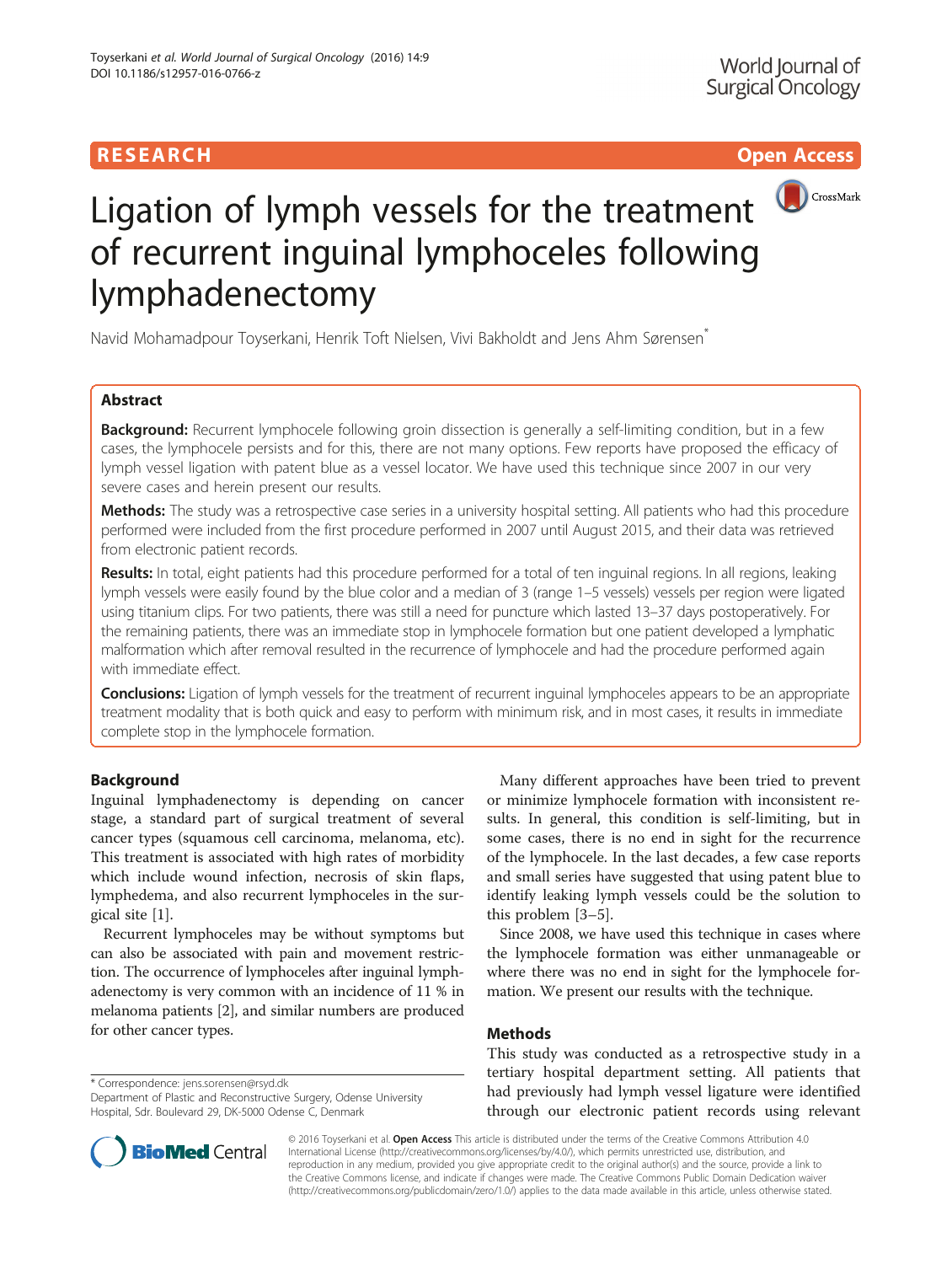surgical procedure codes. In addition, operating theater lists were checked manually to ensure complete inclusion. The inclusion dates ranged from 2004 (January) to 2015(August). Case files were read, and demographic, procedure, and outcome-related data was gathered.

All patients were treated in compliance with the Helsinki Declaration. Patients included in this retrospective study were not treated as part of a clinical study. Ethical approval from an ethics committee was not needed for this retrospective study.

The surgical procedure began in all cases with the injection of patent blue at the level of the ankle with the injection of 0.5 ml. The leg was then elevated and massaged. The surgical site in the inguinal region was then explored, and within 5 min of injection, blue lymph vessels and leaks were noted. See Figs. 1, 2, and 3 for intraoperative photographs. All these were ligated with titanium clips. The wound was then either closed in layers with or without drainage (operator dependent) or closed with vacuumassisted closure (VAC) because of contamination of the surgical site. Drains were removed when there was a production of less than 50 ml within 24 h.

### Results

In total, lymph vessel ligation was performed ten times in the inguinal region in a total of eight patients as one case was a bilateral case and one case was treated twice. Four were male, and the median age at surgery was 70 years (range 44–78 years). The median number of days from original surgery to time of lymph vessel ligature was 32 days (range 15–144). The patients were all treated in the periods 2007 and 2015, and the minimum follow-up time was 4 months. The patient characteristics are summarized in Table [1](#page-2-0).

Preoperatively, a median of three blue leaking lymph vessels were found and ligated (range 1–5 vessels). In six cases, the wound was closed routinely in layers, and in the remaining two cases, VAC was used due to the



contamination of the surgical site. In cases with direct suture, drains were placed based on the preference of the surgeon. Drains were removed when the daily production was less than 50 ml.

For two patients including the bilateral case, there was a need for postoperative fluid drainage which ranged from 13 to 37 days to the last puncture date. Another patient with an immediate good response to vessel ligation was suspected of having recurrence of melanoma 3 months after vessel ligation. PET-CT revealed that the inguinal bulge was a lymphatic malformation which was removed surgically. Lymphocele formation followed the removal of the lymphatic malformation and was treated conservatively for 5 months without effect. The lymph vessel ligation procedure was repeated with an immediate positive response again. In the remaining five patients, there was a complete immediate response without recurrence. Once the lymphocele formation had ceased, no one had recurrence in the follow-up period.

No other postoperative complications were noted in any cases.



Fig. 1 Intraoperative photograph showing the cavity before patent blue injection



Fig. 3 Intraoperative photograph showing the blue leaking lymph vessel in the cavity five minutes after injection of patent blue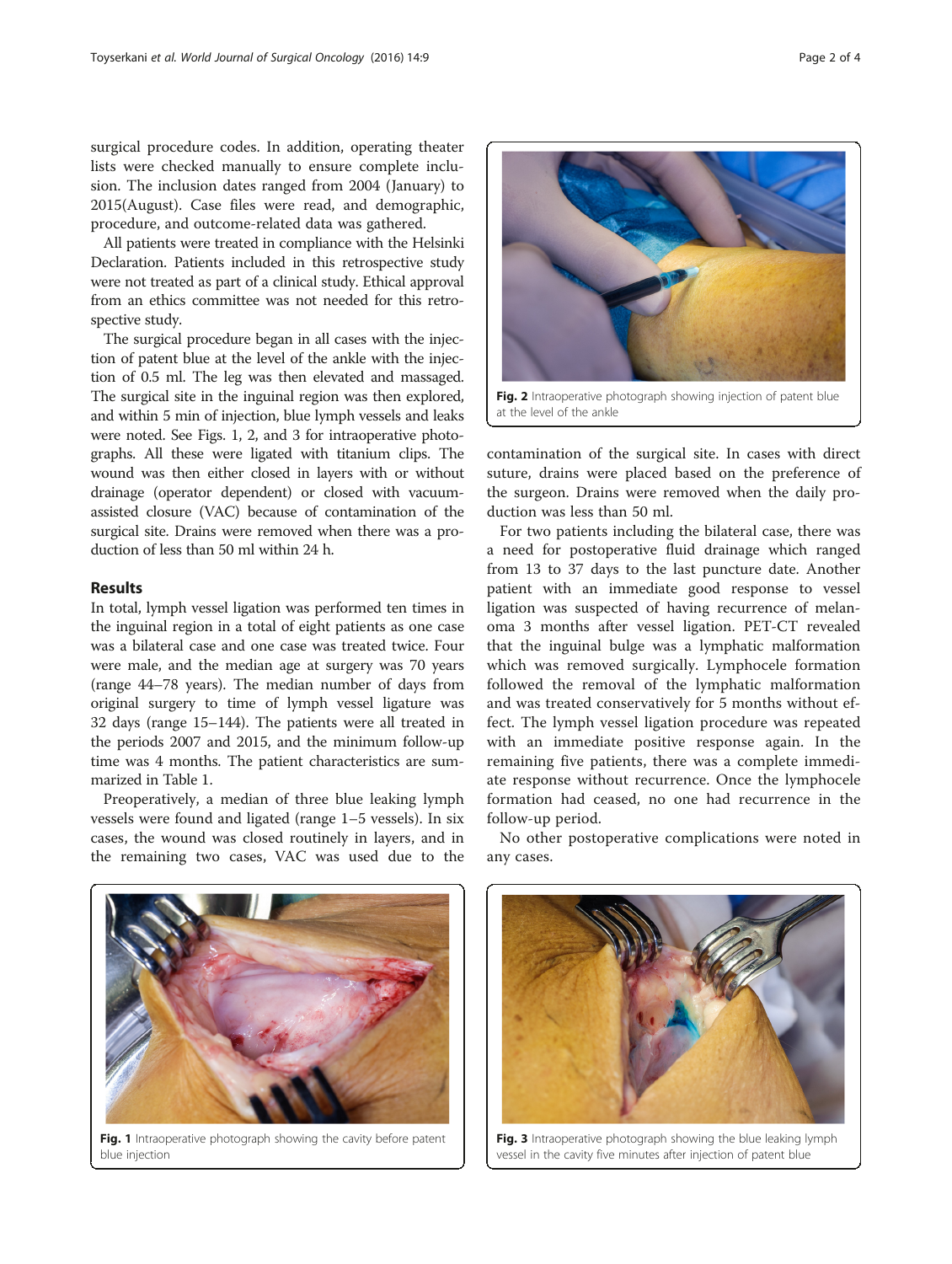<span id="page-2-0"></span>Table 1 Overview of treated patients

| Patient<br>number | Gender | Age at<br>surgery | Cause          | Davs until<br>ligation | Side      | Number of lymph<br>vessels ligated | Drain/<br>VAC | Days until drain/<br>VAC removal | Postoperative need<br>for puncture |
|-------------------|--------|-------------------|----------------|------------------------|-----------|------------------------------------|---------------|----------------------------------|------------------------------------|
|                   | Female | 44                | Melanoma       | 32                     | Left      | 2                                  | Drain         | $\overline{4}$                   | No <sup>a</sup>                    |
| 2                 | Female | 78                | Lymphoma       | 84                     | ∟eft      | 4                                  | None          | $\overline{\phantom{0}}$         | No                                 |
| 3                 | Female | 62                | Melanoma       | 32                     | Right     | 5                                  | Drain         | 21                               | No                                 |
| $\overline{4}$    | Male   | 60                | Penile SCC     | 39                     | Left      | 3                                  | VAC           | 17                               | No                                 |
| 5                 | Male   | 70                | Melanoma       | 26                     | Bilateral | 3/2                                | Drain         | 1/5                              | Yes/yes                            |
| 6                 | Female | 70                | Melanoma       | 27                     | Right     | 2                                  | <b>Drain</b>  | 3                                | Yes                                |
|                   | Male   | 76                | Melanoma       | 15                     | Right     | 3                                  | VAC           | 5                                | No.                                |
| 8                 | Female | 72                | Ovarian cancer | 144                    | Right     |                                    | None          |                                  | No                                 |

VAC vacuum-assisted closure

<sup>a</sup>Postoperatively developed lymphatic malformation, which was surgically removed. After this procedure, lymphocele developed again which in the end was treated with a renewed vessel ligation procedure

### Discussion

In total, we have performed this procedure in eight patients with a total of ten inguinal regions. In two patients (three regions), further puncture of the surgical site was necessary up to about 1 month after surgery. In these two patients, the mean duration of the lymphocele was just less than 1 month and one can wonder if these cases would have regressed spontaneously in the same time frame without surgery. In the remaining cases, there was no need for further puncture after the procedure. Some of the effect attributed to this procedure might also be contributed by the postoperative immobilization, which is often recommended to minimize fluid accumulation.

Previous literature regarding ligature of lymph vessels is very sparse, but previous case reports and series all show improvement postoperatively in all cases [\[3](#page-3-0)–[5\]](#page-3-0). In our series, we show that the need for puncture does not necessarily end right after surgery and one can expect that in some cases, there will be a need for further drainage in the first few weeks postoperatively. The same case reports have injected the Patent Blue V in the food distally in the interdigital spaces; however, we have opted to inject the dye at the level of the ankle and in all cases, we could identify blue lymph vessels in the inguinal area.

We did not experience any postoperative complications with this procedure besides one patient that developed a lymphatic malformation. This was surgically removed, but resulted in the recurrence of lymphocele which was then treated again with immediate effect. It is a very easy, simple, and quick procedure that has the potential to benefit patients where other options are sparse. In six out of eight patients, this procedure led to an immediate stop to the lymphocele formation.

It is interesting to note that the patients that did not have an immediate stop of their lymphocele had drains placed which were removed within a few days after surgery due to low production in the drains. Patients without drains or with VAC closure all had immediate effect of the

procedure. The patient material however is very small, and nothing can be concluded on whether to use drains or not.

One could also hypothesize that this procedure could be used while performing the actual lymphadenectomy to minimize the risk of later lymphocele formation. This is however just a speculation and would need to be examined in a properly designed clinical trial.

#### Conclusions

Ligation of lymph vessels can be an effective treatment modality for recurrent inguinal lymphoceles following inguinal lymphadenectomy where the lymphocele formation is not decreasing or the fluid accumulation is just too dramatic to warrant a conservative approach. The treatment is quick and easy to perform but should be reserved for the unmanageable cases to avoid overtreating patients as the condition is usually self-limiting. In the severe cases, lymph vessel ligation can be recommended but the evidence for this treatment is still only on a case series basis.

#### Competing interests

The authors declare that they have no competing interests.

#### Authors' contributions

JS and NT conceived the study. JS, HN, and VB performed the procedures. NT drafted the manuscript. JS, VB, and HN reviewed the manuscript for intellectual content. All authors read and approved the final manuscript.

#### Disclosures

No funding was received for this project.

#### Received: 11 September 2015 Accepted: 4 January 2016 Published online: 13 January 2016

#### References

- 1. Stuiver MM, Westerduin E, Ter Meulen S, Vincent a D, Nieweg OE, Wouters MWJM. Surgical wound complications after groin dissection in melanoma patients—a historical cohort study and risk factor analysis. Eur J Surg Oncol. 2014;40:1284–90.
- 2. Karakousis CP, Driscoll DL. Groin dissection in malignant melanoma. Br J Surg. 1994;81:1771–4.